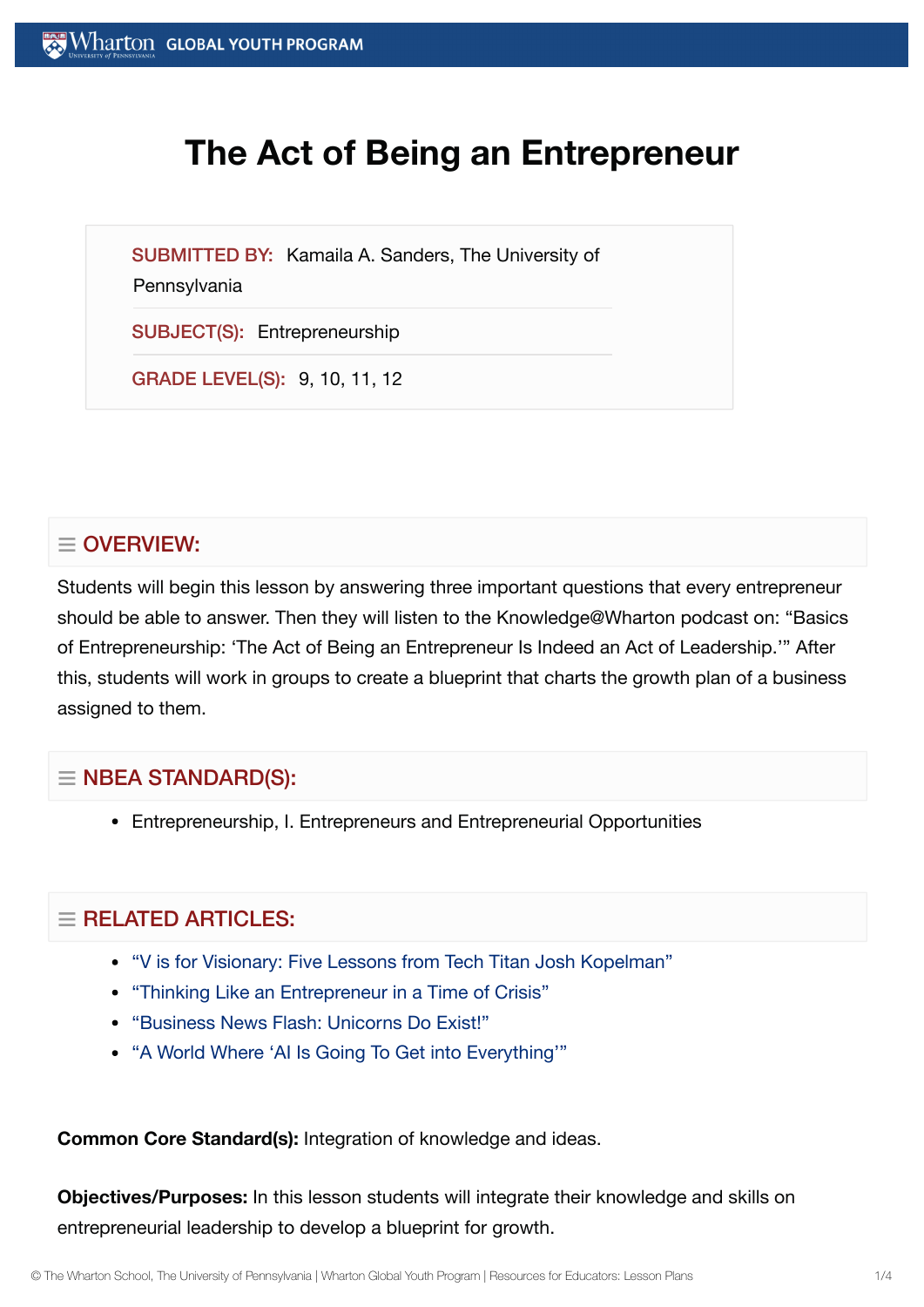**[Knowledge@Wharton](http://knowledge.wharton.upenn.edu/article.cfm?articleid=2445) Article:** "Basics of Entrepreneurship: 'The Act of Being an Entrepreneur Is Indeed an Act of Leadership'" (podcast)

#### **Other Resources/Materials:** Internet Access

#### **Activity:**

1. *(5 mins)* Begin the lesson by telling students that entrepreneurs usually know the answers to three questions when they start up companies. These three questions are:

- Who are you?
- What do you stand for?
- What do you want?

Have each student, individually, fill in their own answers to these questions reflecting on everything they have learned about the characteristics of an entrepreneur and the different types of entrepreneurs (traditional, organizational, social).

2. *(30-35 mins)* Next, have students listen to the podcast on: "Basics of Entrepreneurship: 'The Act of Being an Entrepreneur Is Indeed an Act of Leadership,'" and take notes. Let each student identify two points that they found interesting in the podcast. Then have each student share one of these points with the class. See if there were many students interested in the same information.

#### Article takeaways:

- The act of being an entrepreneur is indeed an act of leadership. You are creating something out of nothing. One of the great defining qualities of leadership is taking circumstances we have now and getting to a better place, a new era, or in the case of an entrepreneur, taking an idea and turning it into reality.
- The act of getting an enterprise going should be followed by a self-conscious effort to build a team. You simply can't do it all yourself unless you want to be a one-person show and keep the firm at about that size. The functions that have to be filled are often technical. You just don't have the time to engage in everything. Creating the initial team is absolutely critical
- It's important to have a team around you that appreciates your view of the world, understands the strategy going forward and can then map out who ought to be on that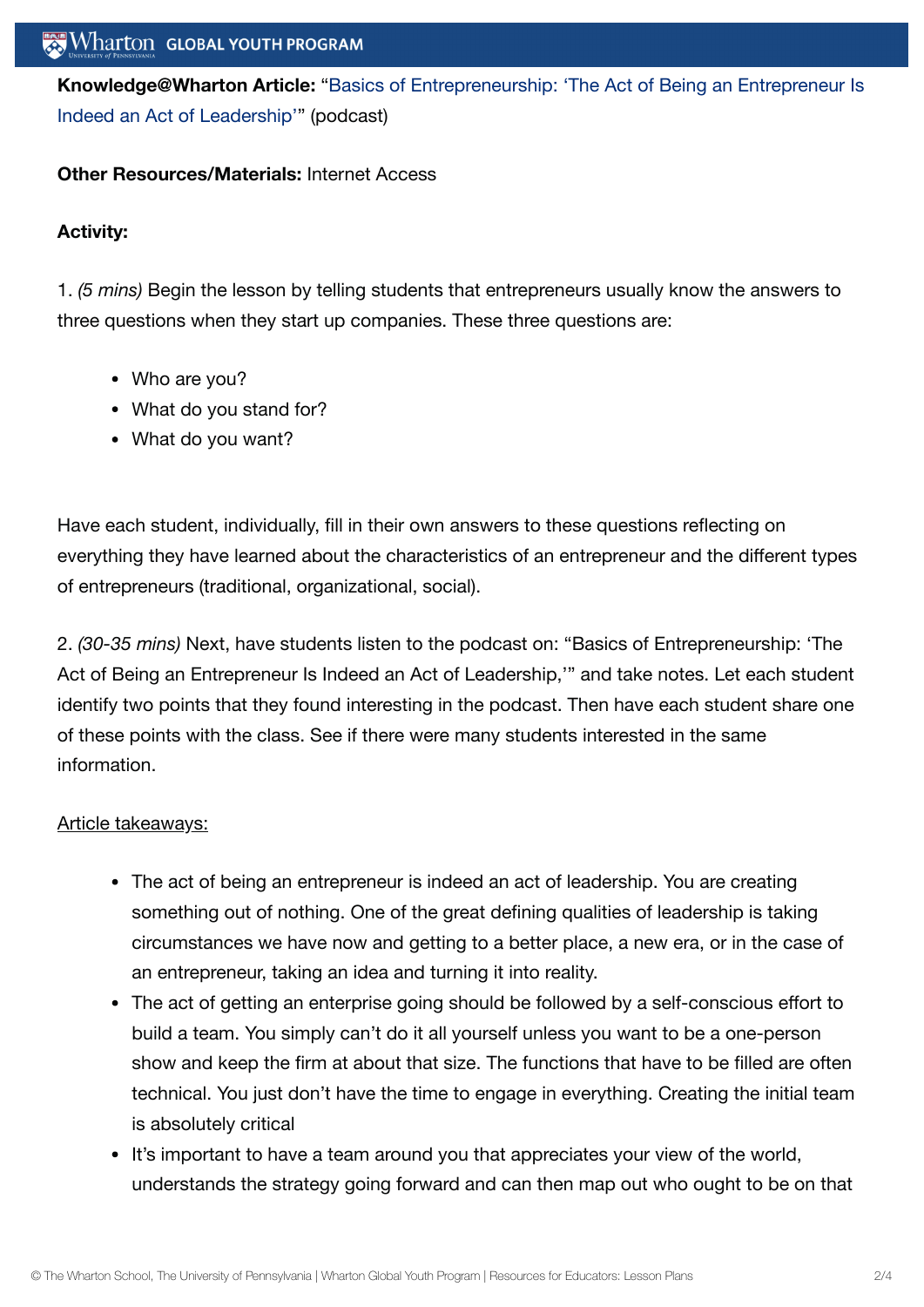## Wharton GLOBAL YOUTH PROGRAM

team, making sure that everyone is on the same page when it comes to the mission and vision and how to build and execute a strategy.

- You want people who don't look just like you. Your ability to be innovative as you build, your ability to be creative and smart about the world you are trying to capture as a startup, depends enormously on the diversity of experience and background of the people in the room
- Create a blueprint … of how you will operate in the early months.
- When a company has six people, communication is direct. Camaraderie is usually fantastic. It is an energizing world to operate in. When it goes from six to  $60 -$  or  $600$ what's going to carry your vision, ideas, strategy, methods, to those who are one, two, maybe three steps removed, is your ability to create a common  $-$  call it  $-$  mindset, culture, or set of values and norms.
- The commitment and identity of the entrepreneur is vital. You have got it if you are an entrepreneur, but your entrepreneurial instinct and ability to see what should be done have to be mapped out and carried through the organization.

**Tying It All Together:** *(20 mins)* Have students break into groups to design a blueprint for a business which they have developed. Like the article mentions, an entrepreneurial leader needs to have a plan to take a company from 6 employees at the outset to 600 or more as it grows. Thus the blueprint should feature the group's plan to grow the company from 6 employees to 600 or more and should highlight the new products and services the business will offer as it grows and expands.

The point of this exercise is for students to illustrate the growth and develop strategies for managing and leading a company through scale. For example, an Internet business may start with just 3 people and their laptops, but as it grows and they need more people, how will the business change? Will it start to rent office space? Be sure that students keep these kinds of things in mind. Also, make sure they consider the characteristics of an entrepreneur that they have learned, and incorporate those elements into their blueprint. Have students present their business plans for growth, and their strategies to lead and manage the company as it scales.

**Practice Outside of the Classroom:** Pay attention to stores or restaurants you visit often. Research their origins to see how they got started and grew.

Dive into the mindset of a young entrepreneur by seeing how Katlyn Grasso, founder and CEO of GenHERation, started developing her own business idea. Check out this WGYP Video Clip on Katlyn describing her comprehensive research: